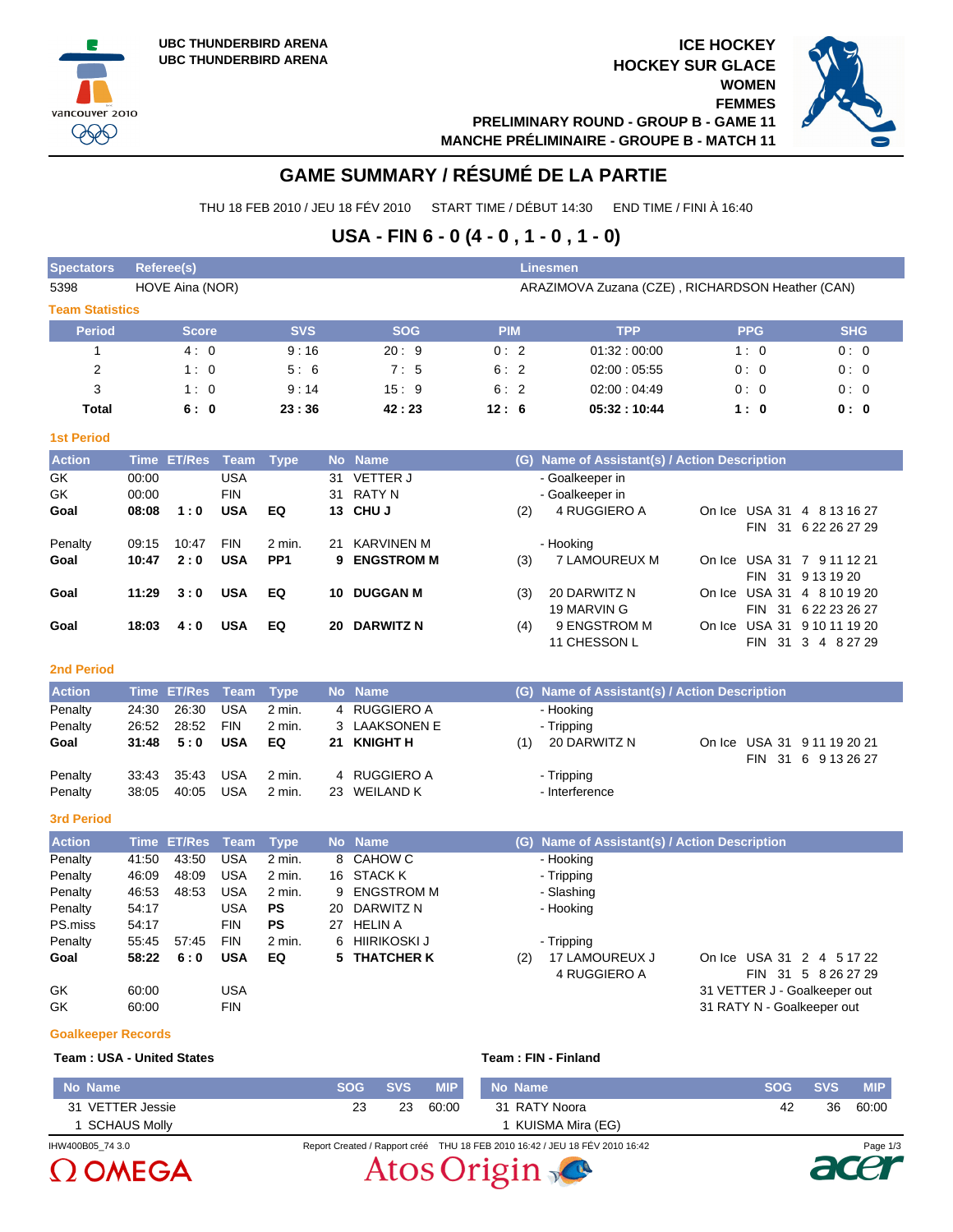



## **ICE HOCKEY HOCKEY SUR GLACE WOMEN FEMMES PRELIMINARY ROUND - GROUP B - GAME 11 MANCHE PRÉLIMINAIRE - GROUPE B - MATCH 11**



29 McLAUGHLIN Brianne (EG) 30 VANHATALO Anna

### **Game Statistics Team : USA (blue)**

|                |                           |   |       |                | <b>Shots on Goal</b> |                |                |             |                        | Time on Ice |                |      |                         |            |            |
|----------------|---------------------------|---|-------|----------------|----------------------|----------------|----------------|-------------|------------------------|-------------|----------------|------|-------------------------|------------|------------|
| No Pos Name    |                           | G | A PIM |                |                      | $\overline{2}$ | 3 <sup>1</sup> | OT TS $+/-$ |                        | 1           | $\overline{2}$ | 3    | <b>TOT</b><br><b>OT</b> | <b>SHF</b> | <b>AVG</b> |
| 7F             | <b>LAMOUREUX Monique</b>  | 0 | 1     | $\mathbf 0$    | 1                    | 1              | $\mathbf 0$    |             | 2<br>0                 | 5:23        | 3:52           | 6:13 | 15:28                   | 14         | 1:06       |
| 9 <sub>D</sub> | <b>ENGSTROM Molly</b>     | 1 | 1     | 2              | $\overline{2}$       | 1              |                |             | $+2$<br>4              | 7:30        | 7:00           | 6:46 | 21:16                   | 23         | 0:55       |
| 11 D           | <b>CHESSON Lisa</b>       | 0 | 1     | 0              | $\mathbf 0$          | 1              |                |             | $+2$<br>2              | 7:13        | 6:16           | 7:07 | 20:36                   | 22         | 0:56       |
| 12F            | POTTER Jenny +A           | 0 | 0     | $\mathbf 0$    | $\mathbf 0$          | 1              | 0              |             | 1<br>0                 | 5:13        | 7:00           | 8:08 | 20:21                   | 18         | 1:07       |
| 21 F           | <b>KNIGHT Hilary</b>      | 1 | 0     | $\mathbf 0$    | 1                    | 1              | $\overline{2}$ |             | $+1$<br>4              | 5:24        | 6:04           | 6:36 | 18:04                   | 20         | 0:54       |
| 4 <sub>D</sub> | RUGGIERO Angela           | 0 | 2     | 4              | $\mathbf 0$          | 0              | 0              |             | $+3$<br>0              | 7:37        | 6:04           | 7:33 | 21:14                   | 18         | 1:10       |
| 8 D            | <b>CAHOW Caitlin</b>      | 0 | 0     | 2              | 1                    | 0              | 1              |             | $\overline{2}$<br>$+2$ | 7:45        | 5:53           | 7:23 | 21:01                   | 21         | 1:00       |
| 10 F           | <b>DUGGAN Meghan</b>      | 1 | 0     | 0              | $\overline{2}$       | $\overline{2}$ |                |             | 5<br>$+2$              | 4:37        | 5:30           | 4:19 | 14:26                   | 17         | 0:50       |
| 19F            | <b>MARVIN Gigi</b>        | 0 | 1     | $\Omega$       | 2                    | 0              | 1              |             | 3<br>$+3$              | 5:20        | 4:45           | 3:38 | 13:43                   | 16         | 0:51       |
| 20 F           | DARWITZ Natalie +C        | 1 | 2     | $\mathbf 0$    | 4                    | 0              | $\Omega$       |             | $+3$<br>4              | 5:51        | 5:31           | 4:54 | 16:16                   | 18         | 0:54       |
| 13 F           | CHU Julie +A              | 1 | 0     | 0              | 1                    | 0              | 0              |             | $+1$<br>1              | 5:43        | 4:17           | 5:15 | 15:15                   | 16         | 0:57       |
| 16 F           | <b>STACK Kelli</b>        | 0 | 0     | 2              | 1                    | 0              | 2              |             | 3<br>$+1$              | 5:14        | 4:21           | 4:25 | 14:00                   | 18         | 0:46       |
| 22 D           | <b>BELLAMY Kacey</b>      | 0 | 0     | $\mathbf 0$    | 1                    | 0              | $\Omega$       |             | 1<br>$+1$              | 4:41        | 6:51           | 6:11 | 17:43                   | 20         | 0:53       |
| 23 D           | <b>WEILAND Kerry</b>      | 0 | 0     | $\overline{2}$ | 1                    | 0              | 2              |             | 3<br>0                 | 4:59        | 6:02           | 5.53 | 16:54                   | 18         | 0:56       |
| 27 F           | ZAUGG-SIERGIEJ Jinelle    | 0 | 0     | 0              | 1                    | $\Omega$       | 1              |             | $\overline{2}$<br>$+1$ | 5:33        | 2:06           | 1:56 | 9:35                    | 11         | 0:52       |
| 2F             | <b>LAWLER Erika</b>       | 0 | 0     | 0              |                      | 0              | 0              |             | 1<br>$+1$              | 4:08        | 3:46           | 3:12 | 11:06                   | 12         | 0:55       |
| 5F             | <b>THATCHER Karen</b>     | 1 | 0     | 0              | 1                    | 0              | 1              |             | $\overline{2}$<br>$+1$ | 3:55        | 3:43           | 3:55 | 11:33                   | 11         | 1:03       |
| 17F            | LAMOUREUX Jocelyne        | 0 | 1     | 0              | $\mathbf 0$          | 0              | 2              |             | $\overline{2}$<br>$+1$ | 3:52        | 3:09           | 2:57 | 9:58                    | 10         | 0:59       |
| 1 GK           | <b>SCHAUS Molly</b>       | 0 | 0     | $\mathbf 0$    | $\mathbf 0$          | 0              | 0              |             | 0                      |             |                |      |                         |            |            |
| 29 GK          | <b>McLAUGHLIN Brianne</b> | 0 | 0     | 0              | $\mathbf 0$          | 0              | $\Omega$       |             | 0                      |             |                |      |                         |            |            |
| 31 GK          | <b>VETTER Jessie</b>      | 0 | 0     | 0              | 0                    | 0              | $\Omega$       |             | 0                      |             |                |      |                         |            |            |
| <b>Total</b>   |                           | 6 | 9     | 12             | 20                   | 7              | 15             | 42          |                        |             |                |      |                         |            |            |

#### **Head Coach :** JOHNSON Mark

|                 | Team: FIN (white)          |          |   |       |                |   |          |                      |     |       |      |                |      |                         |            |    |            |
|-----------------|----------------------------|----------|---|-------|----------------|---|----------|----------------------|-----|-------|------|----------------|------|-------------------------|------------|----|------------|
|                 |                            |          |   |       |                |   |          | <b>Shots on Goal</b> |     |       |      |                |      | Time on Ice             |            |    |            |
| No Pos Name     |                            | G        |   | A PIM |                |   | 2        | 3<br><b>OT</b>       | TS. | $+/-$ |      | $\overline{2}$ | 3    | <b>OT</b><br><b>TOT</b> | <b>SHF</b> |    | <b>AVG</b> |
| 6 D             | HIIRIKOSKI Jenni +A        | $\Omega$ | 0 |       | $\overline{2}$ | 0 | $\Omega$ |                      | 1   | -3    | 8:07 | 7:33           | 6:12 | 21:52                   |            | 29 | 0:45       |
| 21 F            | <b>KARVINEN Michelle</b>   | 0        | 0 |       | 2              | 0 | 0        |                      | 1   | 0     | 6:44 | 5:24           | 6:54 | 19:02                   |            | 26 | 0:43       |
| 22 F            | TUOMINEN Saara +A          | $\Omega$ | 0 |       | 0              |   |          | $\Omega$             | 2   | $-2$  | 6:51 | 5:54           | 7:09 | 19:54                   |            | 27 | 0:44       |
| 23 F            | <b>TIKKINEN Nina</b>       | 0        | 0 |       | 0              |   | 0        | $\Omega$             | 1   | -1    | 6:41 | 5:30           | 7:03 | 19:14                   |            | 25 | 0:46       |
| 26 D            | PELTTARI Heidi             | 0        | 0 |       | 0              | 2 | 0        | 0                    | 2   | -4    | 8:19 | 7:35           | 7:55 | 23:49                   |            | 32 | 0.44       |
| 3 D             | LAAKSONEN Emma +C          | 0        | 0 |       | $\overline{2}$ | 0 | 2        | 0                    | 2   | -1    | 5:34 | 5:05           | 5:57 | 16:36                   |            | 28 | 0:35       |
| 4 D             | <b>LINDSTEDT Rosa</b>      | 0        | 0 |       | 0              | 0 | $\Omega$ | $\Omega$             | 0   | -1    | 4:11 | 2:37           | 1:12 |                         | 8:00       | 16 | 0:30       |
| 8 F             | <b>VOUTILAINEN Marjo</b>   | 0        | 0 |       | 0              |   | 0        | 0                    |     | $-2$  | 5:23 | 5:20           | 5:36 | 16:19                   |            | 29 | 0:33       |
| 27 F            | <b>HELIN Anne</b>          | 0        | 0 |       | $\mathbf 0$    |   | 0        |                      | 2   | -5    | 5:32 | 4:45           | 5:42 | 15:59                   |            | 27 | 0:35       |
| 29 F            | <b>RANTAMAKI Karoliina</b> | 0        | 0 |       | $\mathbf 0$    | 0 | 0        | 0                    | 0   | $-3$  | 5:39 | 5:14           | 5:38 | 16:31                   |            | 30 | 0:33       |
| 9 F             | <b>HOVI Venla</b>          | $\Omega$ | 0 |       | $\Omega$       | 0 | 0        |                      | 1   | -1    | 6:38 | 6:38           | 5:02 | 18:18                   |            | 25 | 0:43       |
| 12F             | <b>SAARINEN Mari</b>       | 0        | 0 |       | 0              | 0 | 0        |                      | 1   | 0     | 5:02 | 6:01           | 5:21 | 16:24                   |            | 24 | 0:41       |
| 13F             | <b>VALIMAKI Linda</b>      | 0        | 0 |       | 0              | 3 | 2        | 3                    | 8   | -1    | 6:45 | 8:46           | 7:27 | 22:58                   |            | 30 | 0:45       |
| 19 <sub>D</sub> | <b>MERTANEN Terhi</b>      | 0        | 0 |       | 0              | 0 | 0        |                      |     | 0     | 4:47 | 4:43           | 5:34 | 15:04                   |            | 24 | 0:37       |
| 20 D            | SIRVIO Saija               | 0        | 0 |       | 0              | 0 | 0        | $\Omega$             | 0   | 0     | 5:48 | 7:42           | 6:20 | 19:50                   |            | 28 | 0:42       |

IHW400B05\_74 3.0 Report Created / Rapport créé THU 18 FEB 2010 16:42 / JEU 18 FÉV 2010 16:42 Page 2/3<br>  $O$  OMEGA Atos Original Report Created Control of the Solid 19th Solid Report of the Solid 19th Solid Report Created / Atos Origin